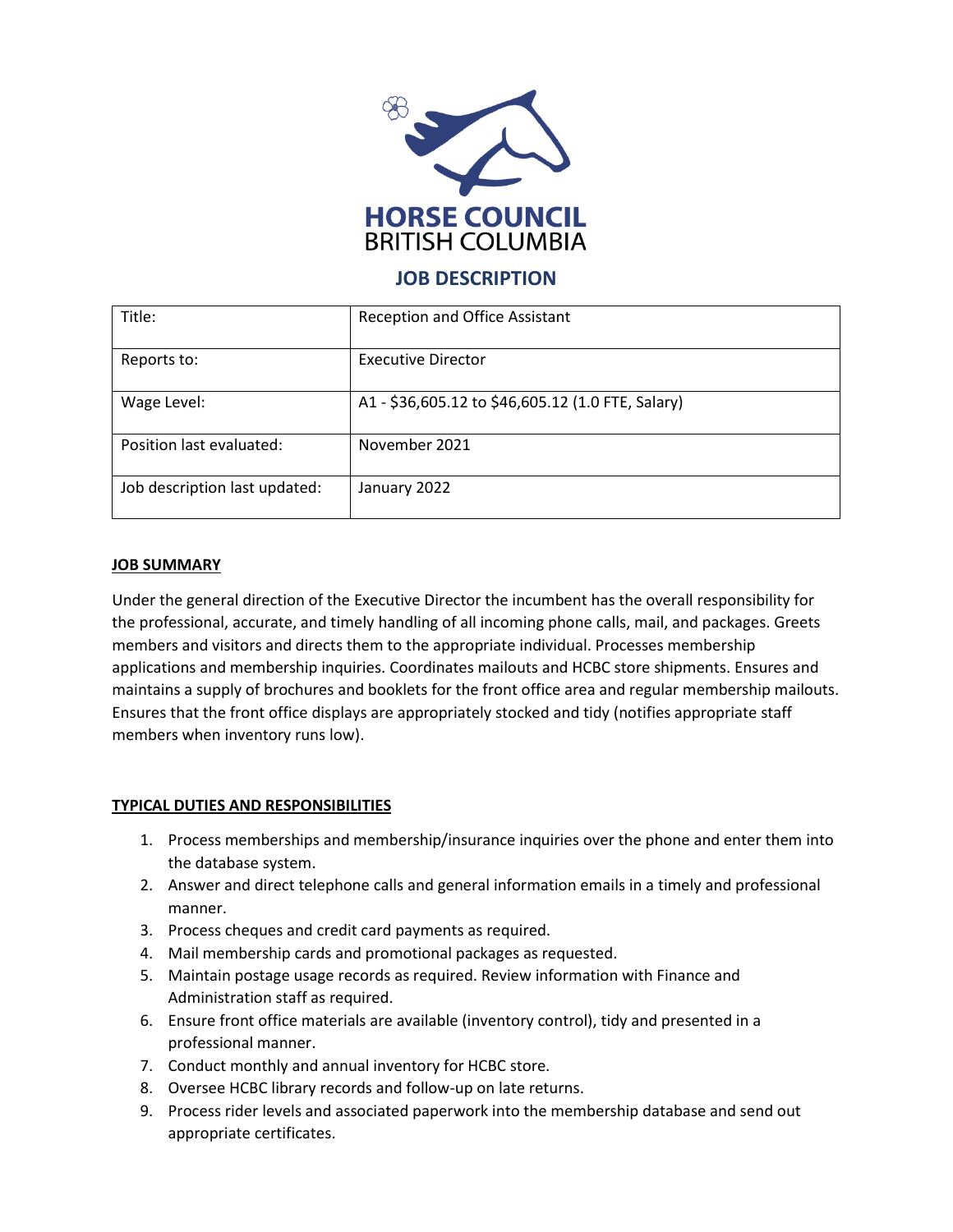- 10. Compile and provide monthly reports for incoming telephone calls and emails.
- 11. Engage with stakeholders in the equine sport community to encourage and foster growth and participation in HCBC's programs and services.
- 12. Participate and support HCBC initiatives to promote equestrian sport through the province.
- 13. Other duties as assigned.

## **REQUIRED KNOWLEDGE AND SKILLS**

- Knowledge of the objectives and practices of equestrian communities.
- Knowledge of membership systems or other customer relationship management systems.
- Ability to accurately enter membership information and process transactions.
- Ability to communicate professionally both verbally and written.
- Ability to exercise independence, good judgement and adapt to changing priorities.
- Ability to establish and maintain effective working relationships with the membership, members of the public, and internal and external partners.
- Ability to work under pressure, working to tight timelines.
- Knowledgeable of current office procedures, equipment, and software (Internet, MS Office, etc.).
- Possess strong attention to detail and organizational skills.
- Ability to manage and collaborate on projects that could involve other HCBC staff, Board Members, volunteers, vendors, or other stakeholders.
- Ability to remain calm and effective in high pressure situations with competing priorities.
- Ability to provide strong customer service and user experience to the membership of HCBC.
- Ability to be an active, collaborative, dependable, and supportive member of the staff team at HCBC.
- Ability to develop strong professional competence and actively pursue continuous learning opportunities.

## **TRAINING AND EXPERIENCE REQUIRED**

- Completion of a college diploma in a field related to business, administration, or similar.
- Minimum of 2 years administration experience in a variety of delivery areas
- Minimum of 2 years experience in providing reception duties for a busy office

Or an equivalent combination of education and experience.

- Access to reliable transportation.
- Satisfactory Criminal Records Check.

## **GENERAL STANDARDS**

All employees shall take reasonable care to protect their health and safety, and the health and safety of other persons that are interacted with as a result of your employment. This includes following safe work procedures, using personal protective equipment when required, and asking for training if you are unfamiliar with work that you have been requested to perform. This also includes speaking up to your supervisor if you have safety concerns for yourself or others.